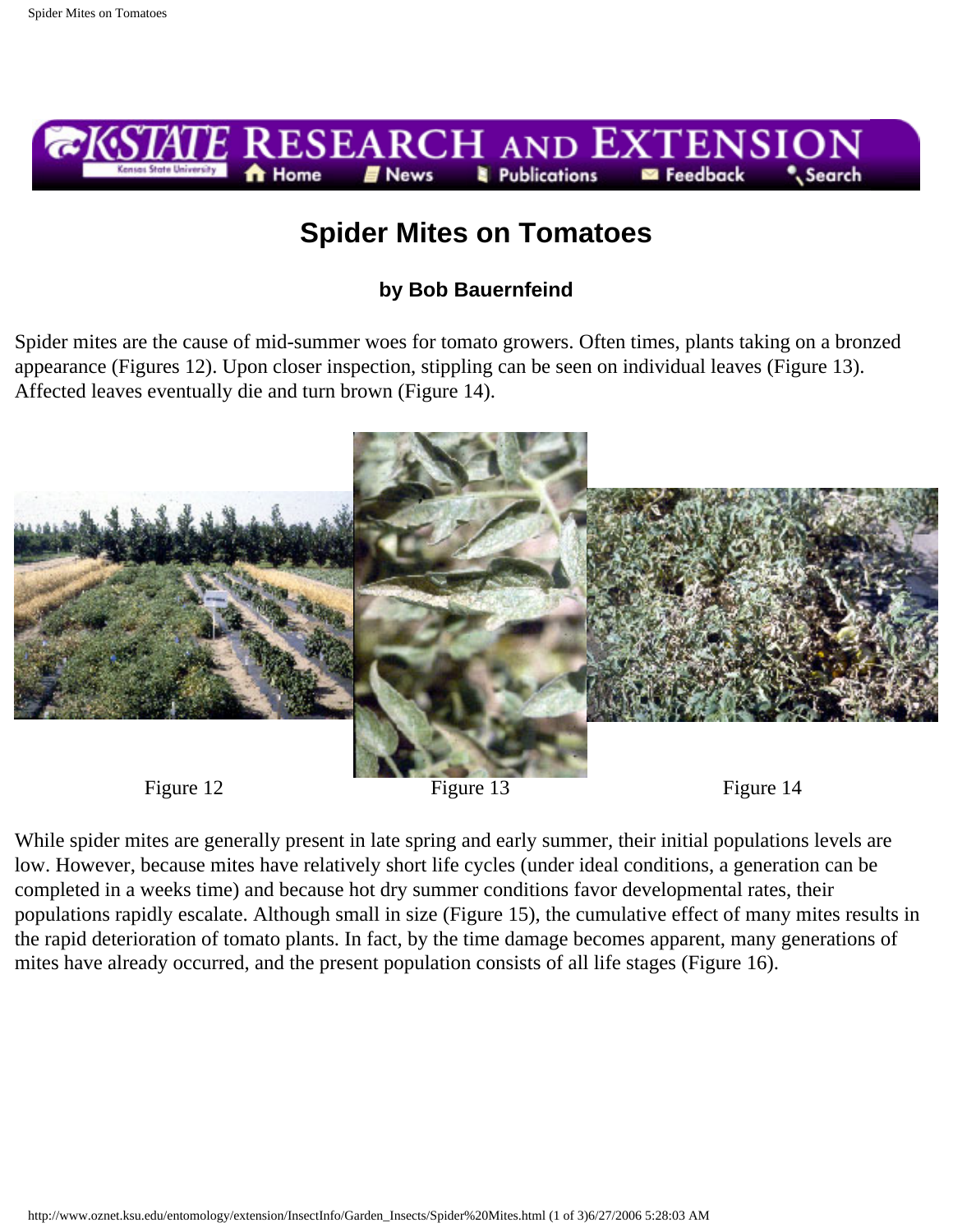

Figure 15 Figure 16



Spider mites tend to congregate on lower leaf surfaces, usually beginning on bottom leaves and working their way to upper leaves. Spider mites damage plants by inserting their stylet mouthparts into individual plant cells and withdrawing cellular liquids and contents. Removal of chlorophyll results in the aforementioned stippling. The coalescence of dead cells results in the bronzed/brown appearance of leaves/plants.

Plants in this late stage of mite activity can be saved. Horticultural oils, horticultural soaps and Kelthane are the 3 most popular materials used to combat spider mite infestations. The key to mite control is **thorough spray coverage** and **timely follow-up treatments**.

**Thorough spray coverage** is especially important when using oils and soaps because these two materials require direct contact with the active mite stages. Once dried, oils and soaps offer no residual control. While Kelthane does have some residual capabilities, thorough spray coverage is still critical when attempting to control mites. Factors complicating thorough coverage include: mites favoring undersides of leaves; mites concentrated on lower leaves, many of which lie on the ground; dense foliage; a webbing (produced by mites) which shields mites from miticide treatments.

**Timely follow-up treatments** are required because initial spray treatments have little effect against mite eggs. And once 6-legged larvae emerge from eggs, they proceed with unimpeded development. Thus the necessity of the second spray treatment application **2 to 3 days** after the initial treatment. All eggs will have hatched and no mites will have attained adult status to deposit additional eggs to begin the mite population buildup anew. As with the first spray treatment, thorough coverage must be attained with the follow-up treatment. Once mite populations have been eliminated, plants will produce new foliage, and regain a healthy form.

*\_\_\_\_\_\_\_\_\_\_\_\_\_\_\_\_\_\_\_\_\_\_\_\_\_\_\_\_\_\_\_\_"Knowledge for Life" \_\_\_\_\_\_\_\_\_\_\_\_\_\_\_\_\_\_\_\_\_\_\_\_\_\_\_\_\_\_\_\_\_\_\_*

All educational programs and materials available without discrimination on the basis of race, color, national origin, sex, age, or disability. Kansas State University, County Extension Councils, Extension Districts, and the U.S. Department of Agriculture cooperating.